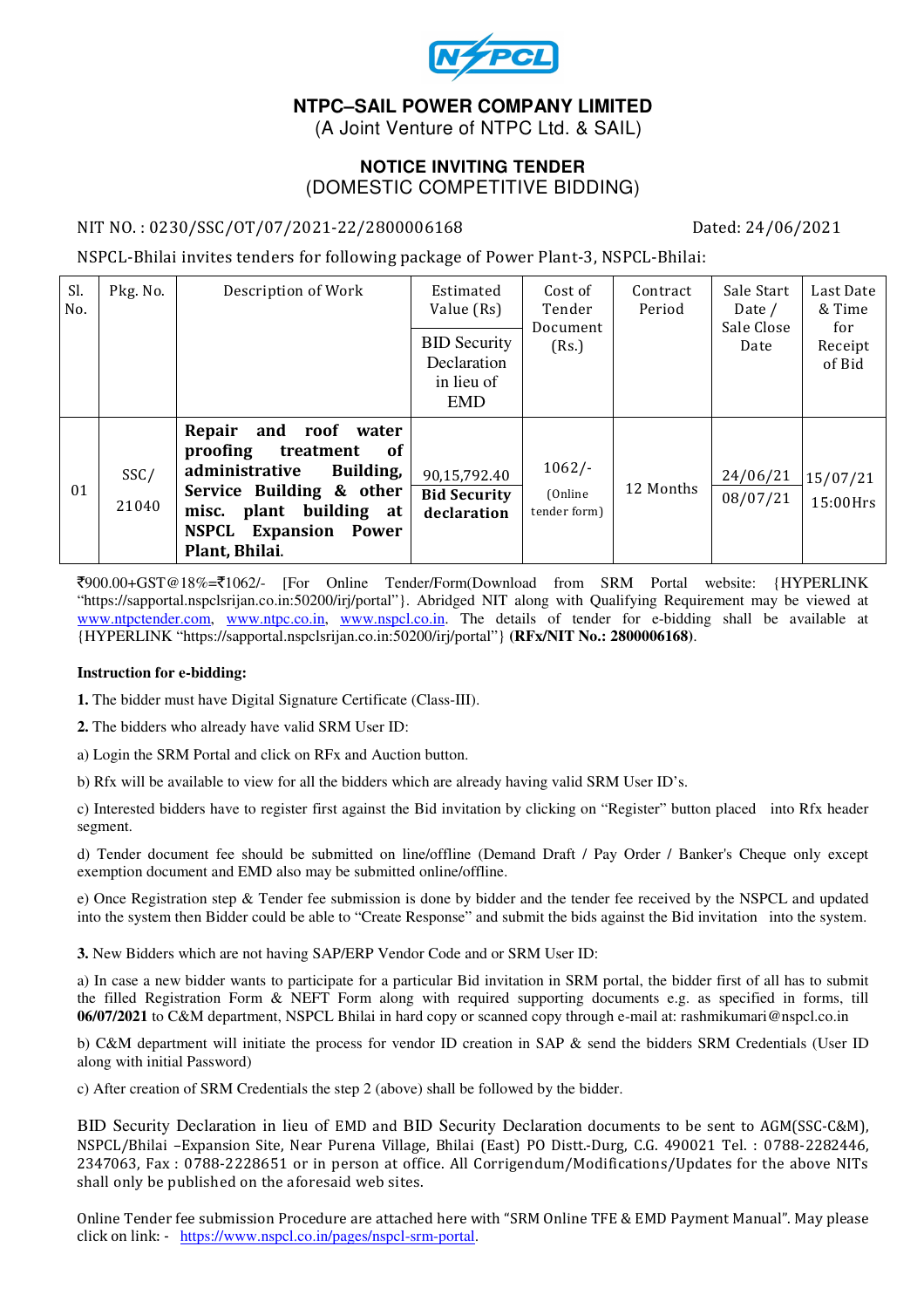#### QUALIFYING REQUIREMENT

### Name of Works: "Repair and roof water proofing treatment of administrative Building, Service Building & other misc. plant building at NSPCL Expansion Power Plant, Bhilai".

### 1.0 Technical Criteria:

1.1 The bidder should have executed waterproofing / pressure grouting works of Building or Structures as per following criteria within preceding seven (07) years as on the date of Technical bid opening:

a) Single Order of Value not less than Rs. 92.72 Lakh

OR

b) Two Orders of Value not less than Rs. 57.95 Lakh each.

OR

c) Three Orders of Value not less than Rs. 46.36 Lakh each.

## Notes:

- a) Values as per clause 1.1 shall be considered inclusive of taxes and duties.
- b) The word "executed" mentioned in clause 1.1 means that the bidder should have achieved the criteria Specified in clause 1.1 with any of the following conditions:

Case-I: The work is started earlier (prior to the period stipulated in clause 1.1) but completed within the stipulated period as mentioned in clause 1.1. In such cases, entire executed quantity of the relevant work vide the work order shall be considered for evaluation.

Case-II: The work is started earlier (prior to the period stipulated in clause 1.1) but not completed as on the last day of stipulated period. In such cases, "In progress" executed quantity of the relevant work vide that work order as on the last date of stipulated period, shall be considered for evaluation.

Case-III: The work is started & Completed within the stipulated period as mentioned in clause 1.1. In such cases, entire executed value of the relevant work vide that work order shall be considered for evaluation.

Case-IV: The work is started within the stipulated period as mentioned in clause 1.1 but not completed as on the last day of stipulated period. In such cases, "In progress" executed quantity of the relevant work vide that work order as on the last date of stipulated period, shall be considered for evaluation.

# Remarks:

i) Bidder must submit requisite credentials in support of having met the qualifying requirement.

A summary sheet of all documents need to be submitted along with the technical offer. Summary Sheet should clearly describe the eligibility credentials. Credentials may include:

1. Purchase order/ work order copies/RA Bills.

2. Work Completion Certificate against purchase order/ Work Order Copies/ RA Bills.

# 2.0 Financial Criteria:

2.1 The Average annual turnover of the bidder in the preceding three (03) Financial years as on the date of Technical bid opening, should not be less than Rs. 115.90 Lakh (Indian Rupee One Hundred Fifteen Lakh and Ninety Thousand Only).

2.2 In cases where audited results for the last financial year as on the date of the Technical Bid opening are not available, the financials results certified by a practicing Chartered Accountant shall be considered acceptable. In case Bidder is not able to submit the certificate from practicing Chartered Accountant certifying its financial parameters, the audited results of three consecutive financial years preceding the last financial year shall be considered for evaluating the financial parameters. Further, a Certificate would be required from the CEO/CFO/ Proprietor/ Partners as per the format enclosed in the bidding documents stating that the financial results of the Company are under audit as on the date of Technical bid opening and the Certificate from the practicing Chartered Accountant certifying that financial parameters is not available.

2.3 Other income shall not be considered for arriving at annual turnover.